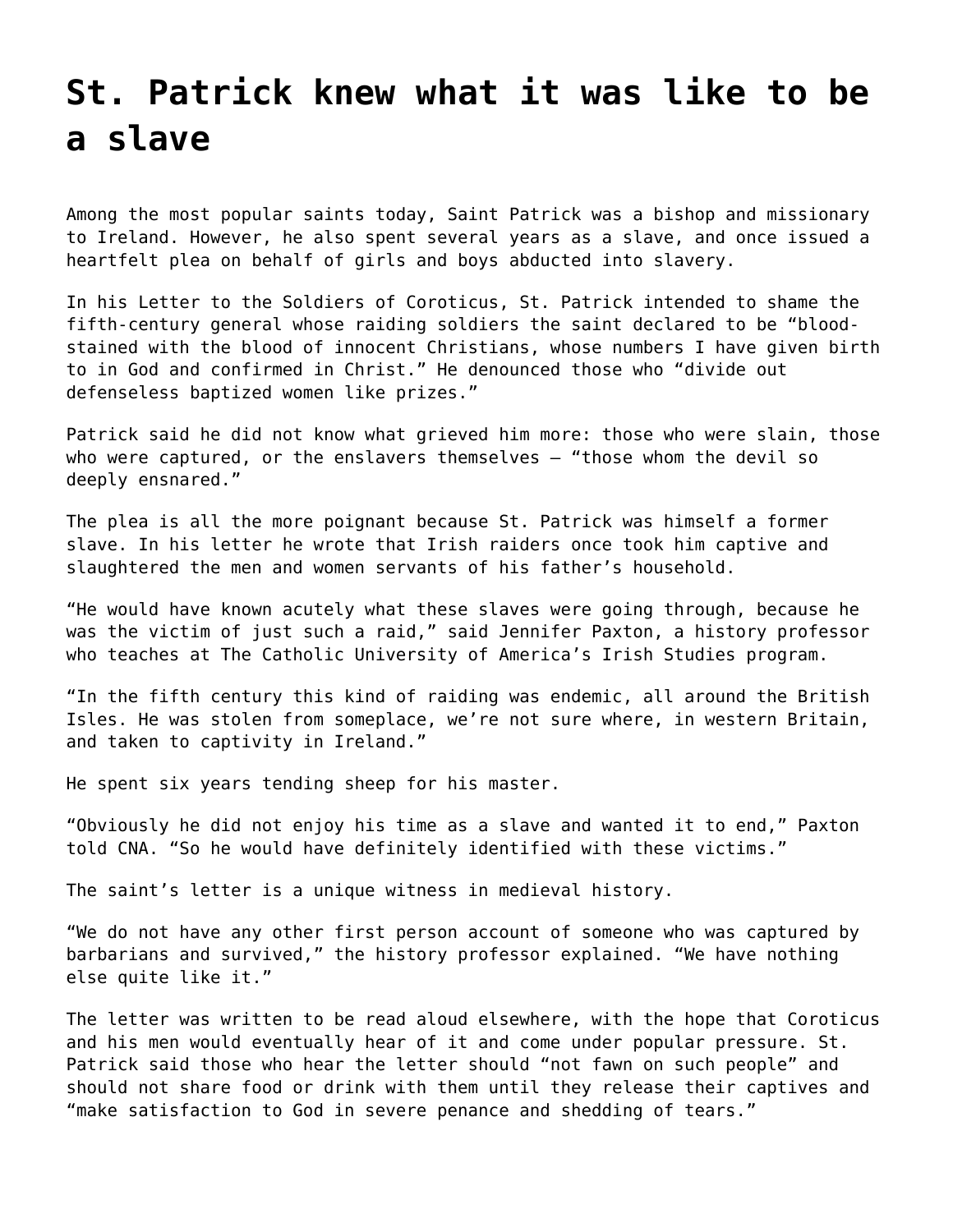Paxton said St. Patrick's style is "somewhat defensive" because "he is up against tremendous odds, and he knows it."

"He does not, as far as we know, ever get these captives back," Paxton continued. "What we have is this *cri de coeur* that has resonated down through the ages. But he doesn't manage to save them."

She speculated that St. Patrick must have felt "the tragedy of seeing these people newly saved from damnation by baptism, and (then) taken away into slavery."

Modern slavery is an enduring problem. In Nigeria, where St. Patrick is a patron saint, the militant Islamist group Boko Haram became infamous for the April 2014 abductions of several hundred girls from a school in the country's northeast.

In December 2014 major religious leaders including Pope Francis signed a joint declaration at the Vatican urging the eradication of modern slavery. A 2014 report from the organization Walk Free estimated that almost 36 million people worldwide suffer some form of slavery, with 61,000 people held in slave conditions in the United States.

As for St. Patrick, his letter seeking the release of slaves was not widely circulated. It was preserved in a few places, including the Book of Armagh. Paxton said the letter played little role in Christian debates over slavery, which was taken for granted for centuries.

Slavery's decline in Europe doesn't owe much to Church efforts, she said. "It was more economic forces that led to its decline, I'm sad to say," Paxton remarked, adding that Coroticus himself was probably a Christian.

St. Patrick became known for his life of sacrifice, prayer and fasting. Although he was not the first Christian missionary to Ireland, he is widely regarded as the most successful.

Paxton noted that St. Patrick's letter and his other known work, the Confession of St. Patrick, are "steeped in the scriptures."

"He basically writes in scriptural quotations. That's the way Patrick thinks," she said.

St. Patrick's use of the Bible is rare in a medieval text because he quotes from many different sections of the Bible: the Gospels, the Acts of the Apostles, and numerous prophetic books.

Paxton said she found Patrick "a really fascinating figure." In later legends he became a "wonder-working superhero" who expelled the snakes from Ireland and defeated druids in battle.